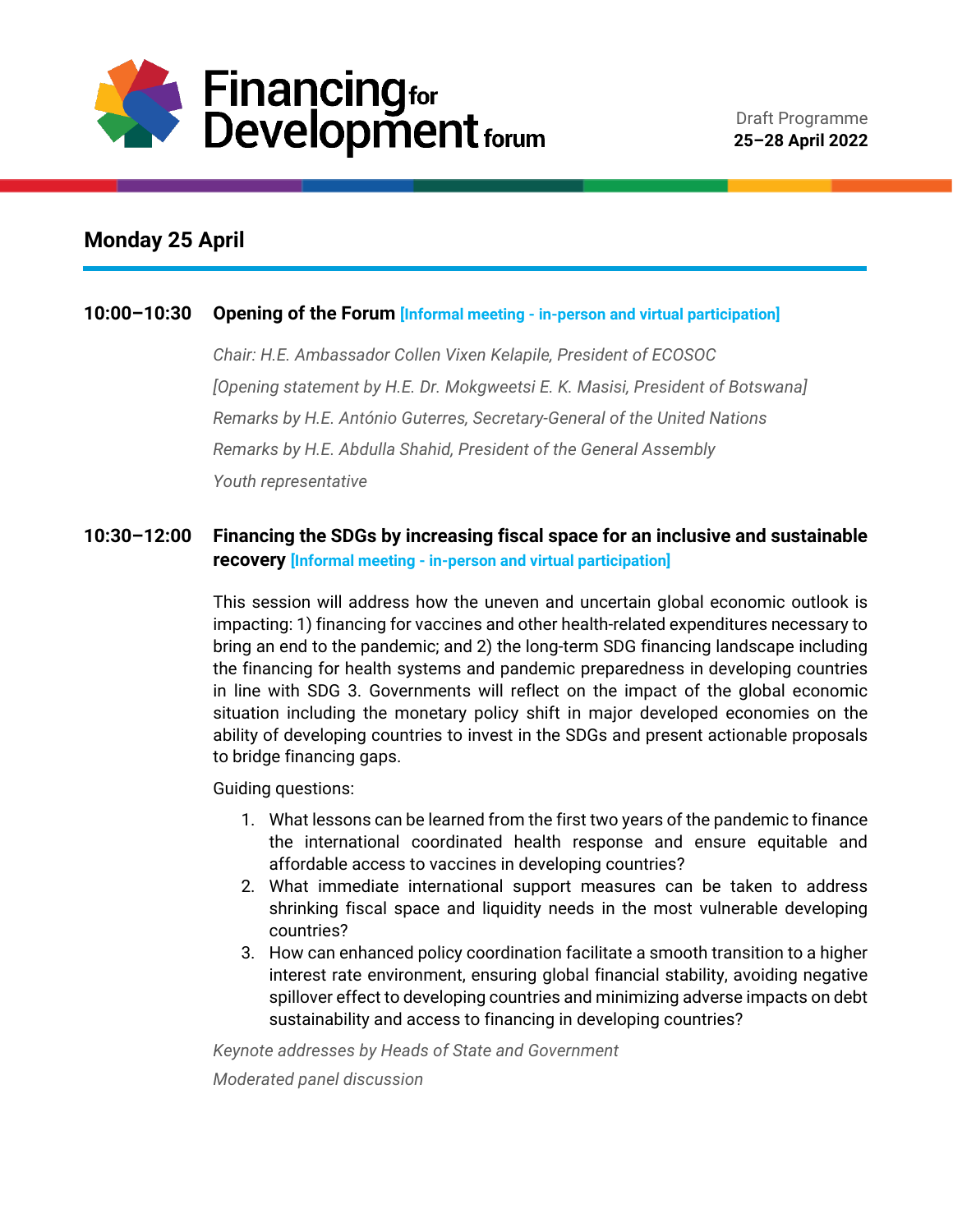#### **15:00–17:00 Aligning the global debt architecture with the SDGs: What will it take? [Informal meeting - in-person only]**

This session will explore: 1) the benefits of DSSI and the Common Framework and steps to make current initiatives work more effectively, including improving information and the role of credit rating agencies, e.g. the procyclicality of sovereign credit ratings; 2) suggestions for greater use of innovative instruments that link increasing debt repayment capacity to risk exposure i.e., state-contingent debt instruments and other measures of international support; and 3) steps to create the conditions to reform the international debt architecture.

Guiding questions:

- 1. Learning from past debt relief initiatives, what steps can be taken to facilitate fair and efficient write-downs when necessary to give countries greater room for investing in sustainable development?
- 2. What action can be taken by multilateral and official bilateral creditors to encourage private sector participation in debt renegotiations?
- 3. What scope exists to address the procyclicality of sovereign credit ratings?

*Keynote addresses by Heads of State and Government Moderated panel discussion*

**17:00–17:10 Introduction of FSDR [Informal meeting - in-person and virtual participation]** *Presentation by Mr. LIU Zhenmin, Under-Secretary-General, UNDESA* **17:10–18:00 General debate [Informal meeting - in-person with pre-recorded video statements]**

# **Tuesday 26 April**

# **10:00–12:00 Special High-level Meeting with Bretton Woods Institutions, WTO and UNCTAD [Informal meeting - in-person and virtual participation]**

#### **Theme: Securing an Inclusive and Sustainable Recovery**

*Statements by intergovernmental representatives:*

- *President of the Economic and Social Council*
- *Chair of World Bank Group Development Committee*
- *Chair of the IMFC*
- *Chair of the WTO General Council*
- *President, Trade and Development Board, UNCTAD*

*Interactive Dialogue with Executive Directors of World Bank and IMF*

#### **15:00–18:00 General debate [Informal meeting - in-person with pre-recorded video statements]**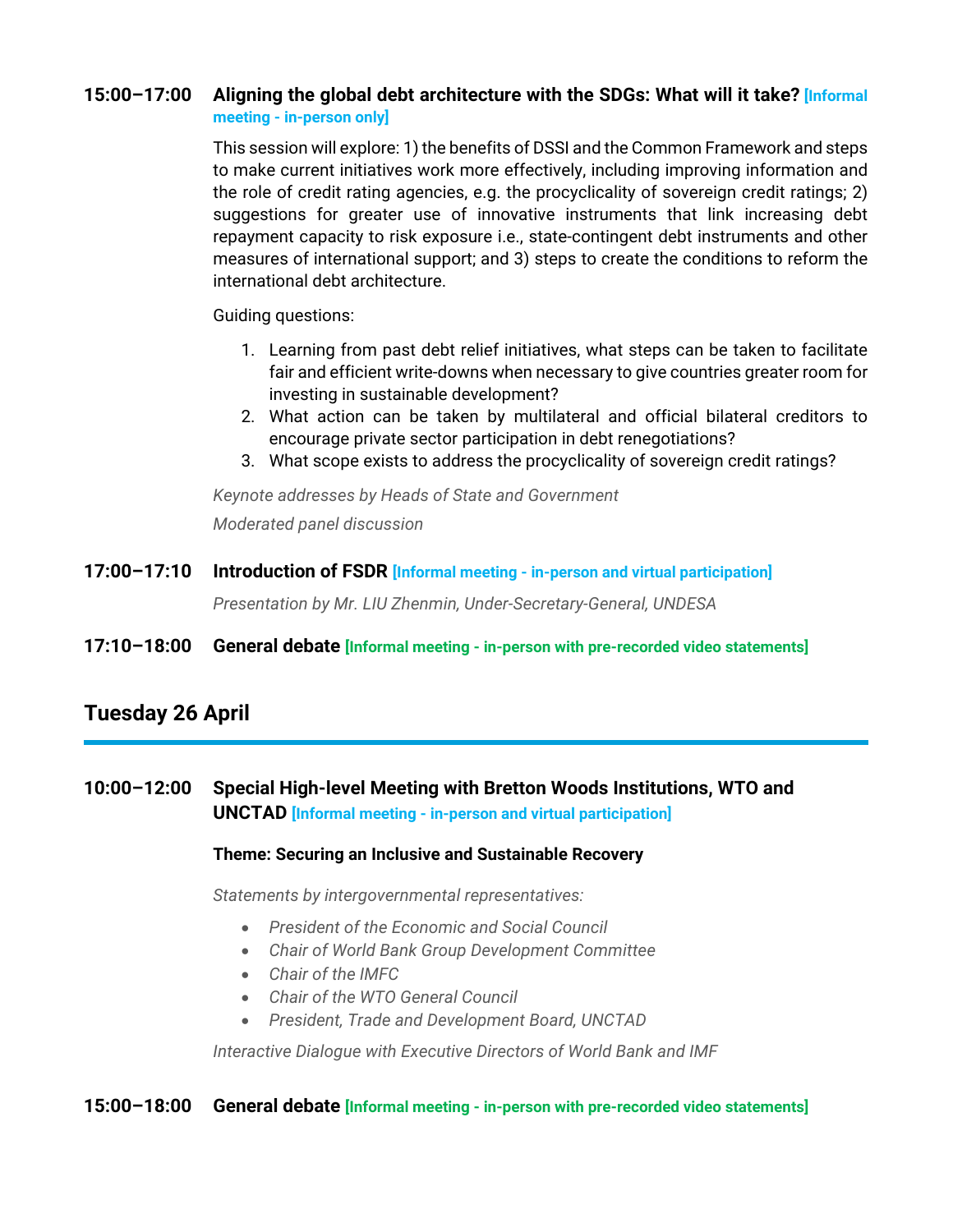#### **10:00–12:00 Building a fair and effective tax system and combatting illicit financial flows [Informal meeting - in-person and virtual participation]**

This session will discuss the way forward for international tax reform and domestic resource mobilization as well as public financial management to ensure that developing countries can increase fiscal space and their capability to manage current and future risks. It will also look at the policies and institutional mechanisms that can help staunch the leakage from illicit financial flows, including tax evasion and avoidance, and contribute to greater resource mobilization to achieve the SDGs.

Guiding questions:

- 1. What steps can governments take to raise revenue to generate additional fiscal space for investments in the SDGs?
- 2. How can tax systems be used to make progress on the SDGs in areas such as inequalities, health, the environment, and social protection?
- 3. How can it be ensured that international agreements regarding the taxation of the digital economy respond to and benefit developing countries?

*Keynote addresses by Heads of State and Government Moderated panel discussion*

### **15:00–16:00 Boosting private investment in the SDGs [Informal meeting - in-person and virtual participation]**

This session will look at different private financing sources that can be leveraged as well as market and public policy levers needed to mobilize private investment in the SDGs in developing countries. Discussions will also highlight financing strategies and measures to increase the long-term sustainability and resilience of such investments for present and future generations, including through more effective infrastructure asset management policies and practices. It will also offer developing country perspectives on the global norms and standards that are under development to measure the impact of sustainable investments.

Guiding questions:

- 1. What public policies and regulatory frameworks will facilitate the participation of developing countries in the burgeoning SDG bond market?
- 2. What policy frameworks should be put in place to address information gaps and asymmetries to boost FDI in SDG-relevant sectors in developing countries?
- 3. How can developing country perspectives be adequately captured in sustainability norms and standards?

*Keynote addresses by Heads of State and Government Moderated panel discussion*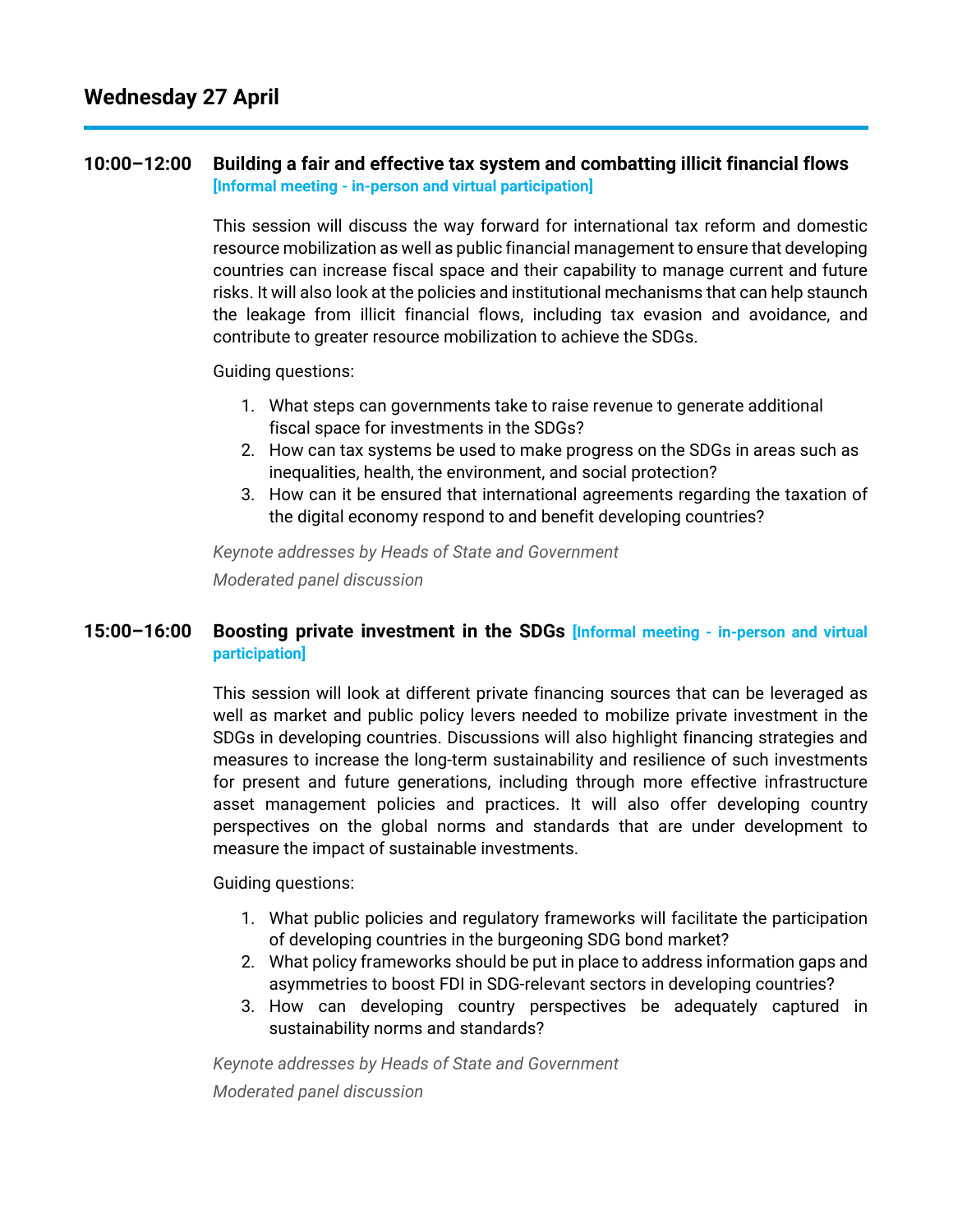### **16:00-17:00 Expanding concessional finance aligned with national sustainable development strategies [Informal meeting - in-person and virtual participation]**

This session will explore the adjustments needed in policy frameworks and instruments that can help expand bilateral and multilateral finance. Discussions will center on the lessons from COVID-19 for fostering more risk informed and resilient international development cooperation to achieve the SDGs and address global crises, building on the 2021 High-level Meeting of the Development Cooperation Forum.

Guiding questions:

- 1. How can international cooperation be leveraged and oriented to better support responses to challenges such as pandemic preparedness, biodiversity, climate action and disaster-risk reduction at country level?
- 2. What lessons can be drawn from the COVID-19 experience on how to strengthen the importance and relevance of effective development cooperation?
- 3. What measures can be taken to enhance the lending and response capacity of public development banks to invest in the SDGs?

*Keynote addresses by Heads of State and Government Moderated panel discussion*

# **Thursday 28 April**

### **10:00–11:00 Sustainable and just transition [Informal meeting - in-person and virtual participation]**

The United Nations plays a key role in ensuring that the energy transition, including any instruments to implement such transition at an international level, produce a sustainable outcome for all stakeholders. This session will explore finance and policy tools, incentives and international coordination needed to support developing countries' transition to sustainable economies.

Guiding questions:

- 1. What policy and practical measures can encourage the transition to net-zero in developing countries, taking into consideration their national circumstances?
- 2. What are the respective roles for financial sector regulations and fiscal and monetary policies in addressing climate risks and enabling a sustainable and just transition?
- 3. How can we facilitate/advance a shared understanding of minimum effective carbon price? How can carbon pricing and market-based measures contribute to the energy transition, and what are opportunities for collaboration among countries?

*Keynote addresses by Heads of State and Government Moderated panel discussion*